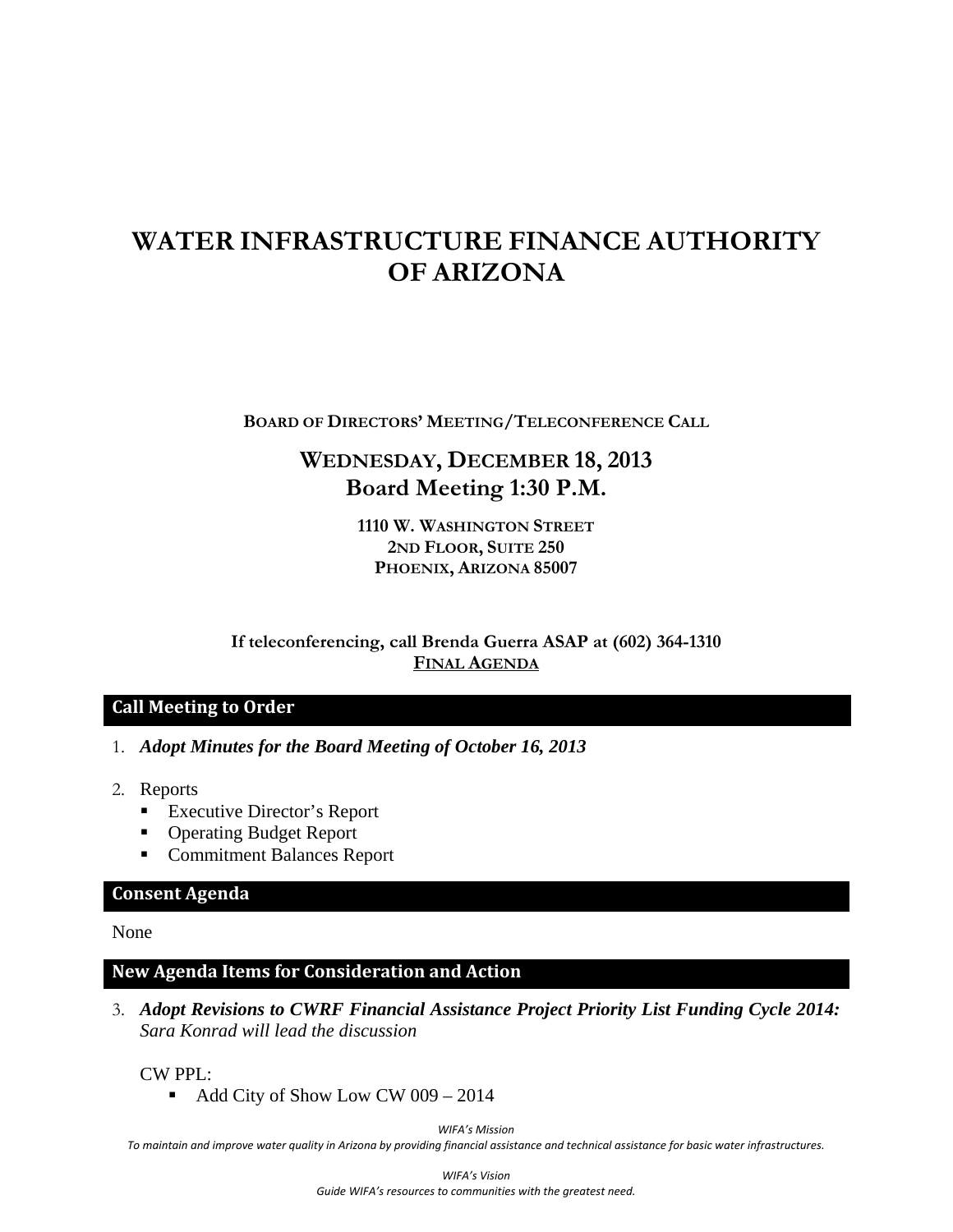CW FR: No changes

4. *Adopt Revisions to DWRF Financial Assistance Project Priority List Funding Cycle 2014: Sara Konrad will lead the discussion*

DW PPL:

- Add Christopher Creek Haven Water Company DW 023 2014
- Add City of Globe DW  $024 2014$
- Add City of Nogales DW  $025 2014$
- Remove Green Valley DWID DW 015 2014

DW FR:

- Add City of Globe DW 024 2014
- 5. **Review, Discuss & Possible Action:** Approve Loan Resolution 2014-003 and Due Diligence Summary DW 022-2014 – Town of Oro Valley – DWRF – \$5,000,000 – *Sara Konrad will lead the discussion*
- 6. **Review, Discuss & Possible Action:** Approve Loan Resolution 2014-004 and Due Diligence Summary DW 002-2014 – Payson Water Company – DWRF – \$275,000 *– Sara Konrad will lead the discussion*
- 7. **Adopt/Modify/Terminate Operating Policies and Procedures:** Modify Technical and Environmental Policy *– Sara Konrad will lead the discussion*
- 8. **Review, Discuss & Possible Action:** Lake Havasu City Debt Restructuring Request *Trish Incognito will lead the discussion*

### **Update, Discussion or Presentation**

- 9. New Business/Issues:
	- Next Board Meeting Date Wednesday, February 19, 2014 at 1:30 pm in Phoenix, Arizona
- 10. Old Business/Issues

### **Meeting Conclusion & Adjournment**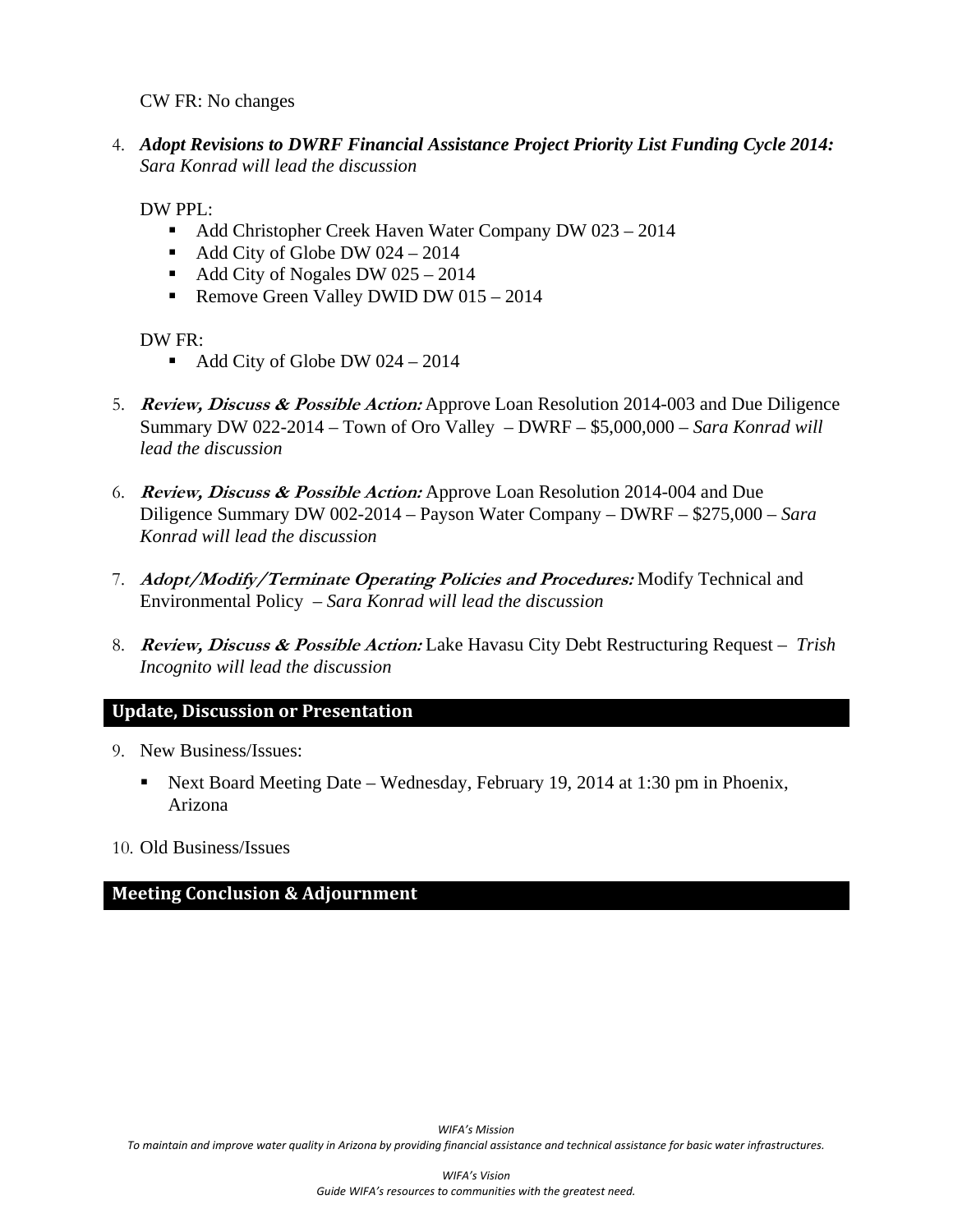#### **Arizona's Clean Water Revolving Fund 2014 Funding Cycle - Priority List for Clean Water Revolving Fund December 2013**

|                |                                                      |                   |                |                                                                              |               | Amount                                      |                |
|----------------|------------------------------------------------------|-------------------|----------------|------------------------------------------------------------------------------|---------------|---------------------------------------------|----------------|
| <b>PPL</b>     |                                                      |                   |                |                                                                              | Project       | <b>Requested /</b><br><b>Probable Green</b> |                |
|                | <b>Rank Applicant</b>                                | <b>Population</b> | County         | <b>Project Name</b>                                                          | <b>Number</b> | Amount                                      | <b>Subsidy</b> |
|                |                                                      |                   |                | East and West Commercial Sewering and<br>Sewering Northlodge Subdivision and |               |                                             |                |
|                | */****Pinewood Sanitary District                     |                   | 6,000 Coconino | Northernaire Subdivision                                                     | 001 2014      | \$3,000,000.00                              | 75%            |
| $\overline{2}$ | *Alhambra DWID                                       |                   | 100 Gila       | Sewer Hookup to Globe                                                        | 002 2014      | \$440,000.00                                | 75%            |
| 3              | *Tri-City Regional Sanitary District                 | 4,014 Gila        |                | <b>Tri-City Regional Sanitary District</b>                                   | 003 2014      | \$42,931,768.00                             | 80%            |
|                |                                                      |                   |                |                                                                              |               | \$3,000,000.00 /                            |                |
|                |                                                      |                   |                |                                                                              |               | Categorical                                 |                |
| 4              | **/***Show Low, City of                              |                   | 10,700 Navajo  | <b>Wastewater Treatment Plant</b>                                            | 009 2014      | \$600,000.00                                | 80%            |
|                |                                                      |                   |                |                                                                              |               | \$1,600,000.00 /                            |                |
|                |                                                      |                   |                |                                                                              |               | Categorical                                 |                |
| 5              | ***/****Bisbee, City of                              |                   | 5,575 Cochise  | San Jose WWTP Solar Addition                                                 | 004 2014      | \$1,600,000.00                              | 80%            |
| 6              | San Luis, City of                                    | 25,505 Yuma       |                | Juan Sanchez, 7th Ave Lift Station                                           | 005 2014      | \$3,000,000.00                              | 80%            |
|                | Gila Bend, Town of                                   |                   | 1,980 Maricopa | <b>Wastewater Treatment Plant</b>                                            | 007 2014      | \$4,609,500.00                              | 85%            |
| 8              | Tapadero Domestic Wastewater<br>Improvement District |                   | 30 Yavapai     | Tapadero DWWID 2013                                                          | 006 2014      | \$195,000.00                                | 85%            |

**Total:**

**\$58,776,268.00** 

\* Eligible for disadvantaged community designation

\*\* New project on PPL

\*\*\* Eligible for Green Project Reserve

\*\*\*\* Board approved; subsidy locked in at time of board resolution

Note: At the time of Board approval (June 2013), the City of Bisbee was eligible for disadvantaged community designation (6th out of 13, with a local fiscal capacity score of 70)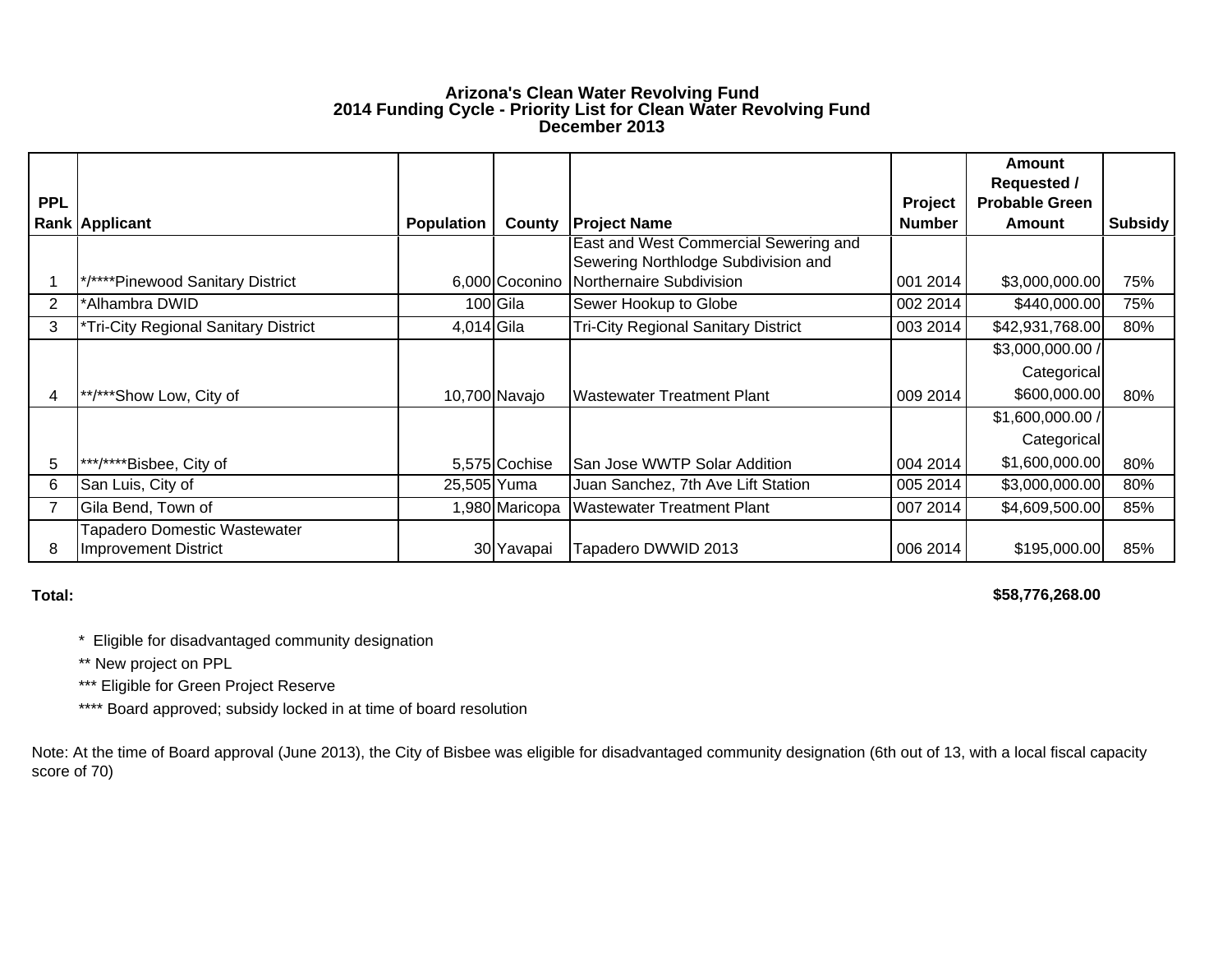#### **Arizona's Clean Water Revolving Fund 2014 Funding Cycle - Fundable Range December 2013**

| <b>Fundable</b> |            |                                   |                   |               |                                                                               |                |                  |                |
|-----------------|------------|-----------------------------------|-------------------|---------------|-------------------------------------------------------------------------------|----------------|------------------|----------------|
| Range           | <b>PPL</b> |                                   |                   |               |                                                                               | <b>Project</b> | Amount           |                |
| Rank            |            | <b>Rank Applicant</b>             | <b>Population</b> |               | <b>County Project Title</b>                                                   | <b>Number</b>  | <b>Requested</b> | <b>Subsidy</b> |
|                 |            | Alhambra DWID                     |                   | 100 Gila      | Sewer Hookup to Globe                                                         | 002 2014       | \$440,000.00     | 75%            |
|                 |            |                                   |                   |               |                                                                               |                |                  |                |
|                 |            |                                   |                   |               | <b>East and West Commercial Sewering and Sewering</b>                         |                |                  |                |
|                 |            | <b>Pinewood Sanitary District</b> |                   |               | 6,000 Coconino Northlodge Subdivision and Northernaire Subdivision   001 2014 |                | \$3,000,000.00   | 75%            |
|                 |            | Bisbee, City of                   |                   | 5,575 Cochise | San Jose WWTP Solar Addition                                                  | 004 2014       | \$1,600,000.00   | 80%            |

**Total:**

**\$5,040,000.00**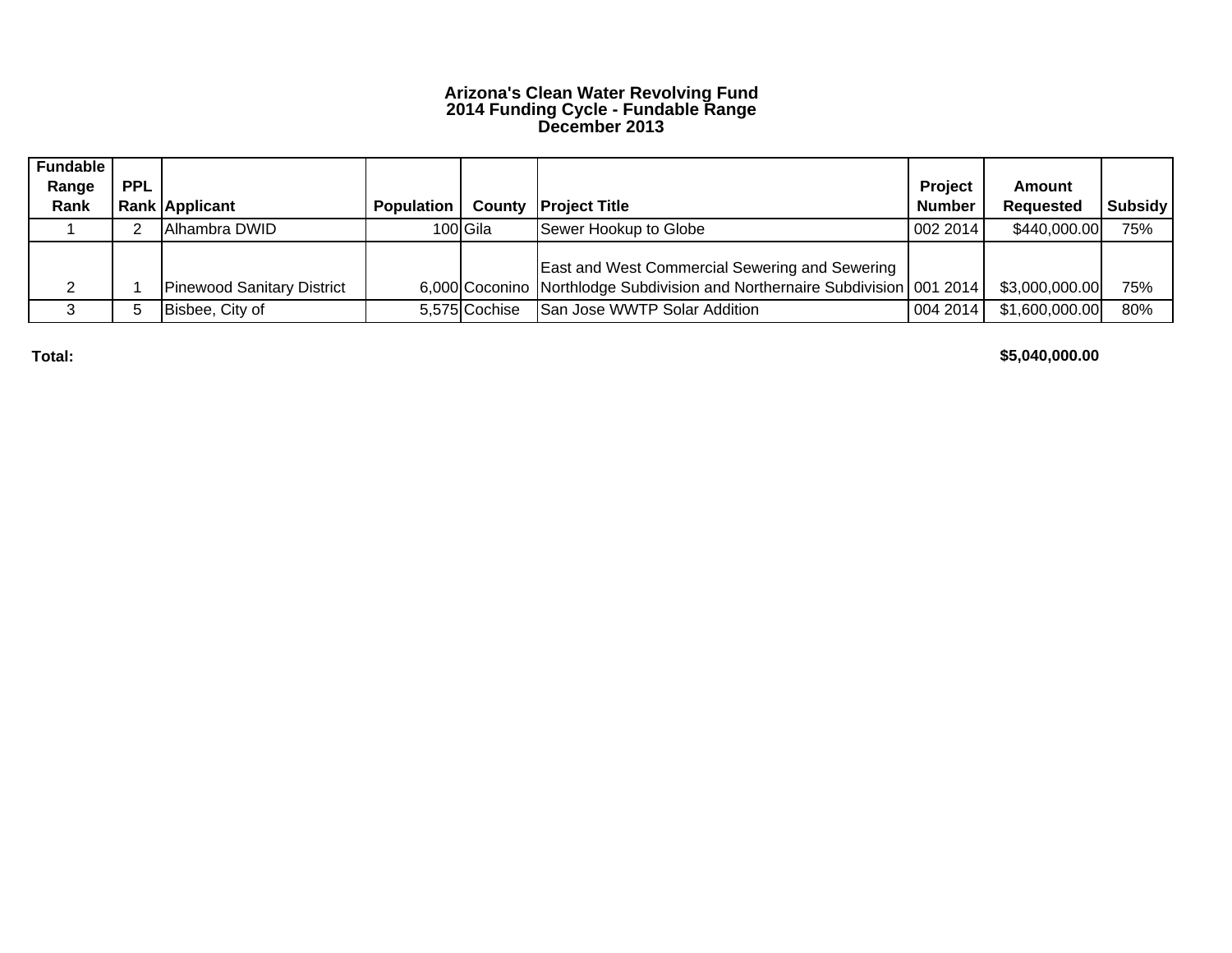### **Arizona's Drinking Water Revolving Fund 2014 Funding Cycle - Priority List for Drinking Water Revolving Fund December 2013**

|                 |                                        |                   |                 |                                                  |               | <b>Amount</b>         |         |
|-----------------|----------------------------------------|-------------------|-----------------|--------------------------------------------------|---------------|-----------------------|---------|
|                 |                                        |                   |                 |                                                  |               | <b>Requested /</b>    |         |
| <b>PPL</b>      |                                        |                   |                 |                                                  | Project       | <b>Probable Green</b> |         |
|                 | <b>Rank Applicant</b>                  | <b>Population</b> | County          | <b>Project Name</b>                              | <b>Number</b> | <b>Amount</b>         | Subsidy |
|                 | *Cienega Water Company                 |                   | 140 La Paz      | <b>Fluoride Treatment and System Upgrades</b>    | 003 2014      | \$50,000.00           | 70%     |
|                 |                                        |                   |                 | Water System Upgrades - Well, Storage &          |               |                       |         |
| $\overline{2}$  | *Holiday Water Company                 |                   | 550 Cochise     | <b>Distribution</b>                              | 017 2014      | \$225,000.00          | 75%     |
| 3               | *Monte Vista Water Company             |                   | 85 Cochise      | Arsenic Removal System                           | 019 2014      | \$40,000.00           | 80%     |
| 4               | *Humboldt Water System                 |                   | 690 Yavapai     | <b>Water Treatment Facility</b>                  | 010 2014      | \$300,000.00          | 80%     |
|                 |                                        |                   |                 | Arsenic Treatment, Transmission                  |               |                       |         |
| 5               | Truxton Canyon Water Company           |                   | 2,136 Mohave    | Replacement, & Well Electric Changeover          | 008 2014      | \$1,819,208.00        | 80%     |
|                 |                                        |                   |                 |                                                  |               | \$5,500,000.00 /      |         |
|                 |                                        |                   |                 |                                                  |               | Categorical           |         |
| 6               | */**/***Globe, City of                 | 7,495 Gila        |                 | Water Distribution System Improvements           | 024 2014      | \$600,000.00          | 75%     |
|                 |                                        |                   |                 | Clear Springs Utility Consolidation &            |               |                       |         |
| $\overline{7}$  | *Clear Springs Utility Company         |                   | 1,180 Cochise   | Upgrades                                         | 004 2014      | \$511,000.00          | 70%     |
|                 |                                        |                   |                 |                                                  |               | \$912,000.00 /        |         |
|                 |                                        |                   |                 |                                                  |               | Categorical           |         |
| 8               | */***/****Somerton, City of            | 14,287 Yuma       |                 | Water Meter/MXU Retrofit                         | 014 2014      | \$912,000.00          | 80%     |
|                 |                                        |                   |                 |                                                  |               | \$5,000,000.00 /      |         |
|                 |                                        |                   |                 | Advanced Metering Infrastructure & Meter         |               | Categorical           |         |
| 9               | ***Oro Valley, Town of                 | 42,694 Pima       |                 | <b>Replacement Program</b>                       | 022 2014      | \$5,000,000.00        | 85%     |
|                 |                                        |                   |                 |                                                  |               |                       |         |
| 10              | *Sandario Water Company                | 1,000 Pima        |                 | Capital Improvements (Storage & Electrical)      | 005 2014      | \$633,450.00          | 80%     |
| 11              | *Yarnell Water Improvement Association |                   | 1,700 Yavapai   | <b>Emergency Repairs due to Yarnell Wildfire</b> | 020 2014      | \$1,200,000.00        | 75%     |
| $\overline{12}$ | *Granite Mountain Water Company        |                   | 308 Yavapai     | Well #5 Replacement & Tank #3 Addition           | 016 2014      | \$196,032.40          | 75%     |
|                 |                                        |                   |                 | Arsenic Treatment, Booster Pumps & Storage       |               |                       |         |
| 13              | Sunrise Water Company                  |                   | 4,350 Maricopa  | Tank                                             | 013 2014      | \$755,000.00          | 80%     |
| 14              | Montezuma Rimrock Water Company LLC    |                   | 450 Yavapai     | <b>Storage Tank Replacement</b>                  | 012 2014      | \$108,000.00          | 80%     |
| 15              | Appaloosa Water Company                |                   | 630 Yavapai     | <b>Backup Generator</b>                          | 009 2014      | \$60,000.00           | 80%     |
| $\overline{16}$ | **Christopher Creek Haven              |                   | 225 Gila        | <b>Storage Tank Replacement</b>                  | 023 2014      | \$30,000.00           | 85%     |
| 17              | Clarkdale, Town of                     |                   | 4,026 Yavapai   | <b>Water System Security Improvements</b>        | 001 2014      | \$68,000.00           | 80%     |
| 18              | Empirita Water Company L.L.C.          |                   | 70 Cochise      | <b>New Pumps and Motors</b>                      | 018 2014      | \$25,000.00           | 80%     |
|                 |                                        |                   |                 | Mesa del Caballo Supplemental Water              |               |                       |         |
| 19              | Payson Water Company, Inc              | 1,148 Gila        |                 | <b>Supply Project</b>                            | 002 2014      | \$275,000.00          | 80%     |
| $\overline{20}$ | ****Queen Creek, Town of               |                   | 32,000 Maricopa | Acquisition of H2O, Inc Water Utility            | 011 2014      | \$16,000,000.00       | 85%     |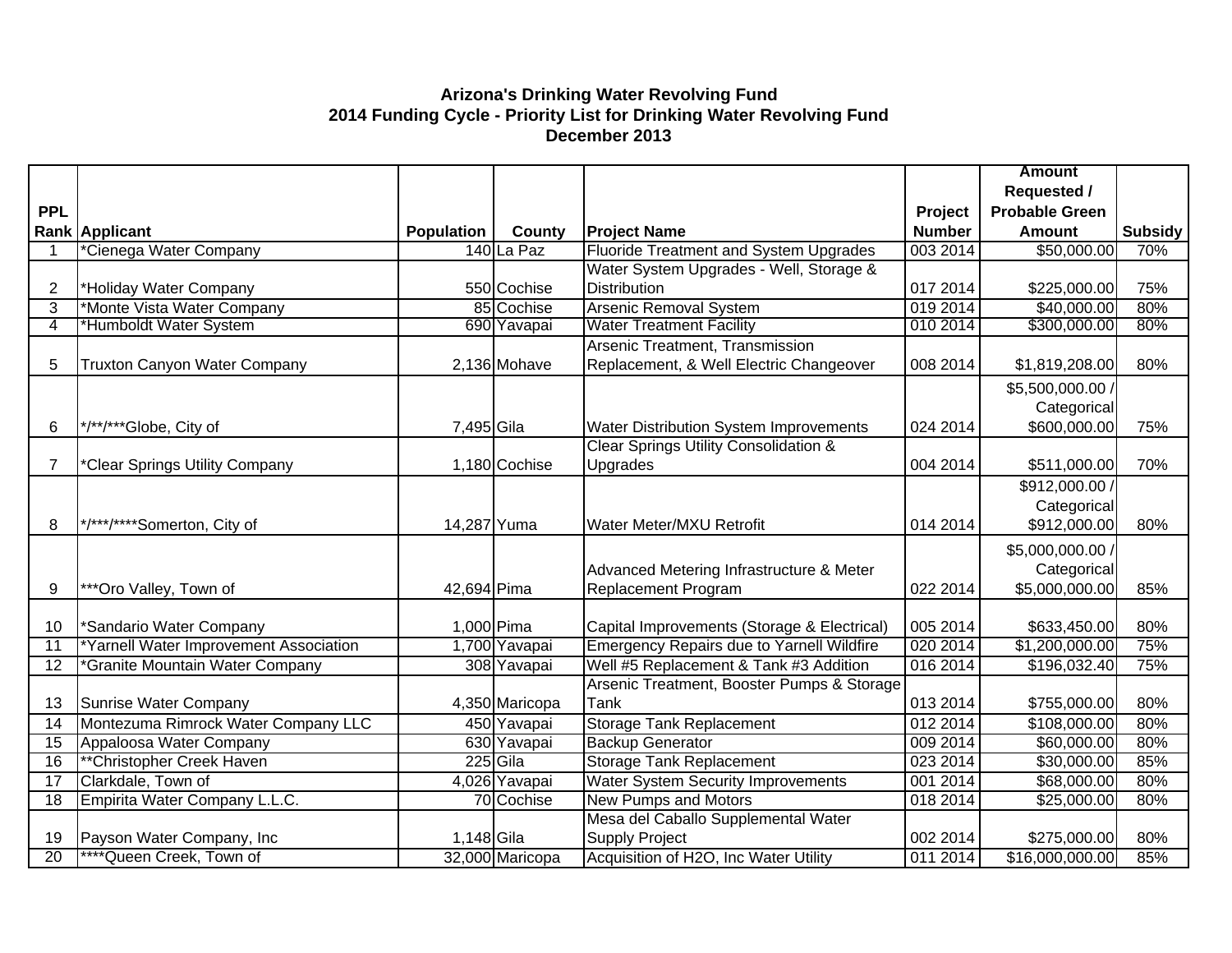|            |                                           |                   |                   |                                                |                | Amount                |                |
|------------|-------------------------------------------|-------------------|-------------------|------------------------------------------------|----------------|-----------------------|----------------|
|            |                                           |                   |                   |                                                |                | <b>Requested /</b>    |                |
| <b>PPL</b> |                                           |                   |                   |                                                | <b>Project</b> | <b>Probable Green</b> |                |
|            | <b>Rank Applicant</b>                     | <b>Population</b> | County            | <b>Project Name</b>                            | <b>Number</b>  | Amount                | <b>Subsidy</b> |
|            |                                           |                   |                   | Water Main Replacement - Crawford Street,      |                |                       |                |
| 21         | **Nogales, City of                        |                   | 21,830 Santa Cruz | <b>IMcNab to Sonita</b>                        | 025 2014       | \$630,000.00          | 80%            |
|            | Apache Junction Water Utilities Community |                   |                   | <b>Treatment Facility and Water Allocation</b> |                |                       |                |
| 22         | <b>Facilities District</b>                | 12,908 Pinal      |                   | Acquisition                                    | 021 2014       | \$11,284,000.00       | 80%            |
|            |                                           |                   |                   | Well Upgrades, Interconnect and Filtration     |                |                       |                |
| 23         | San Luis, City of                         | 25,505 Yuma       |                   | System                                         | 007 2014       | \$2,800,000.00        | 85%            |
| 24         | Litchfield Park Service Company           |                   | 39,000 Maricopa   | <b>LPSCO Recharge Wells</b>                    | 006 2014       | \$1,755,000.00        | 90%            |
| Total:     |                                           |                   |                   |                                                |                | \$50,176,690.40       |                |

**Total:**

\* Eligible for disadvantaged community designation

\*\* New project on PPL

\*\*\* Eligible for Green Project Reserve

\*\*\*\* Board approved; subsidy locked in at time of board resolution